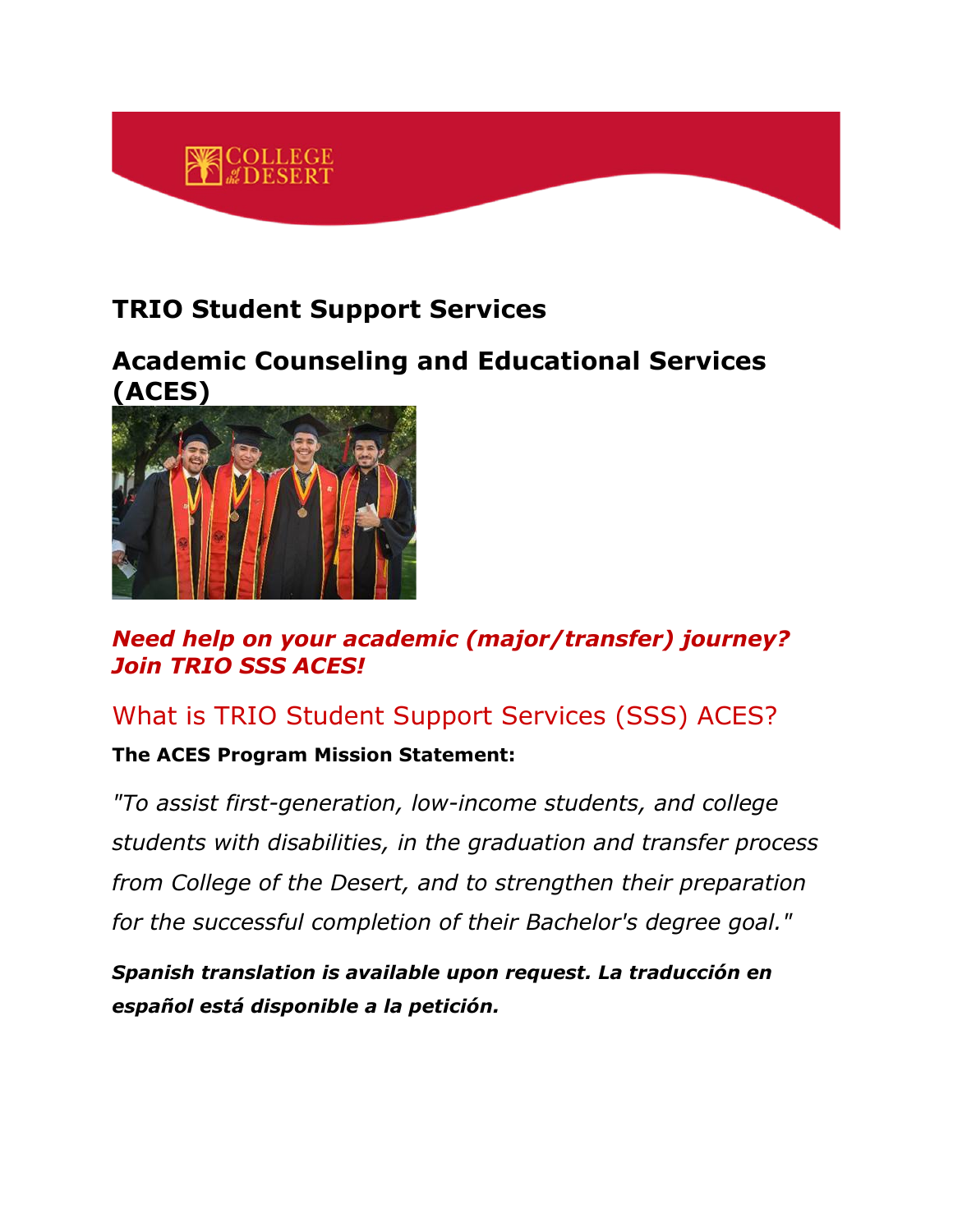# Individualized Academic Counseling

In addition to counseling, students receive assistance with applying for the College of the Desert associate's degree and transfer university applications, as well as the Free Application for Federal Student Aid (FASFA) application and scholarship forms.



# Student Benefits/Services

- **Priority 1 Registration (first day)**
- **Free Tutoring**
- **Student Development & Success Workshops**
- **Instructional Support Assistance**
- **Computer Lab Access, PC Support and Free Printing**
- **College Tours/Cultural Events**
- **Academic Recognition, Grad/Transfer Ceremony**

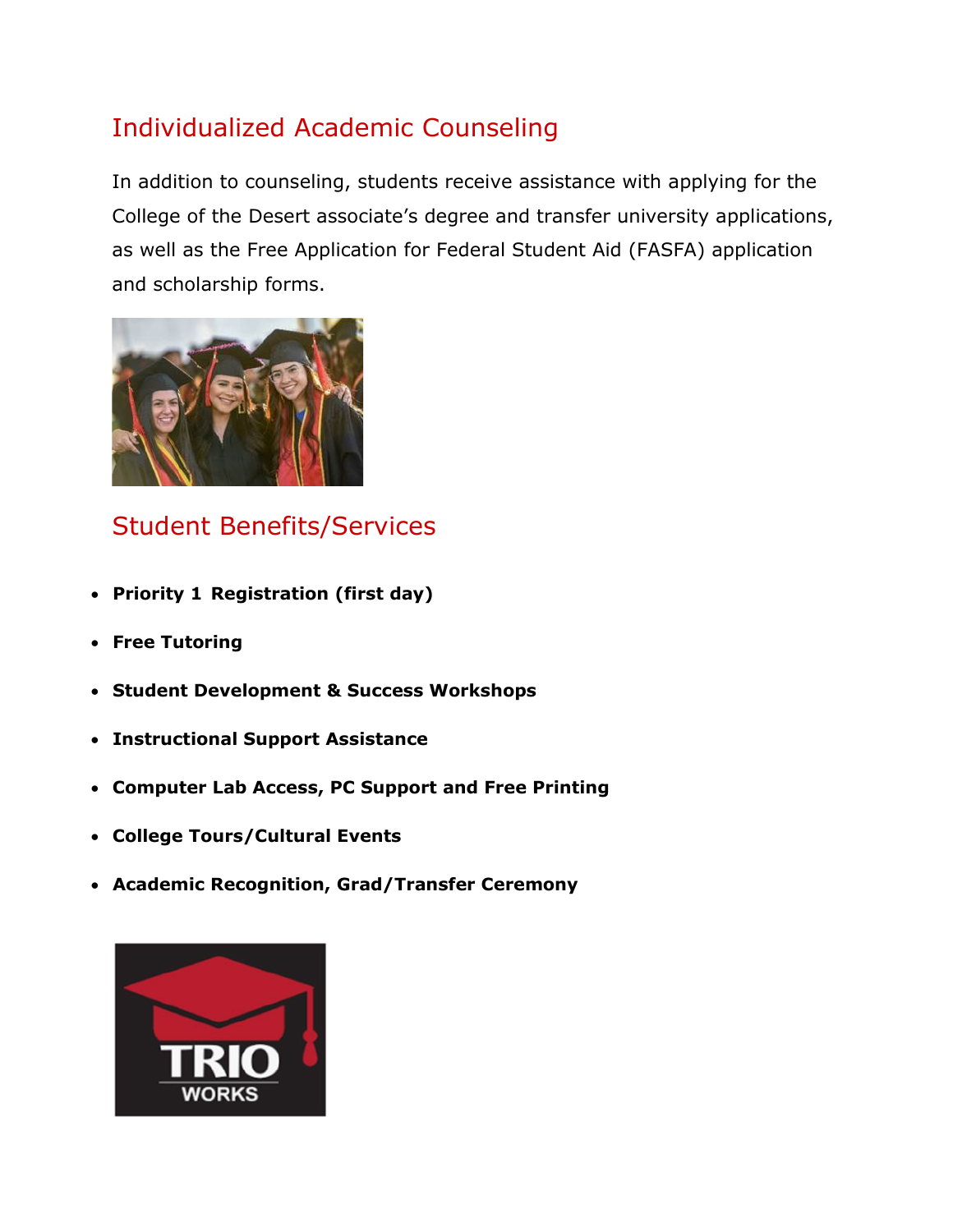*Spanish translation is available upon request. La traducción en español está disponible a la petición.*

TRIO SSS ACES Outreach Eligibility (for new and Continuing students):

- *First-generation college student*
- *• Low-income*
- *• Academic Need*
- *• U.S. Citizen or permanent resident*
- *• Will enroll in 10-12 COD Course Units*

We invite you to apply to ACES!



# [CLICK HERE TO APPLY NOW](http://dccdlfs4.dccd.cc.ca.us/Forms/TRIOACES)

*760.776.7347*

*[ACES@collegeofthedesert.edu](mailto:ACES@collegeofthedesert.edu)*

#### Staff:

*Elder Linares, Secretary:*

*[elinares@collegeofthedesert.edu](mailto:clemus@collegeofthedesert.edu)*